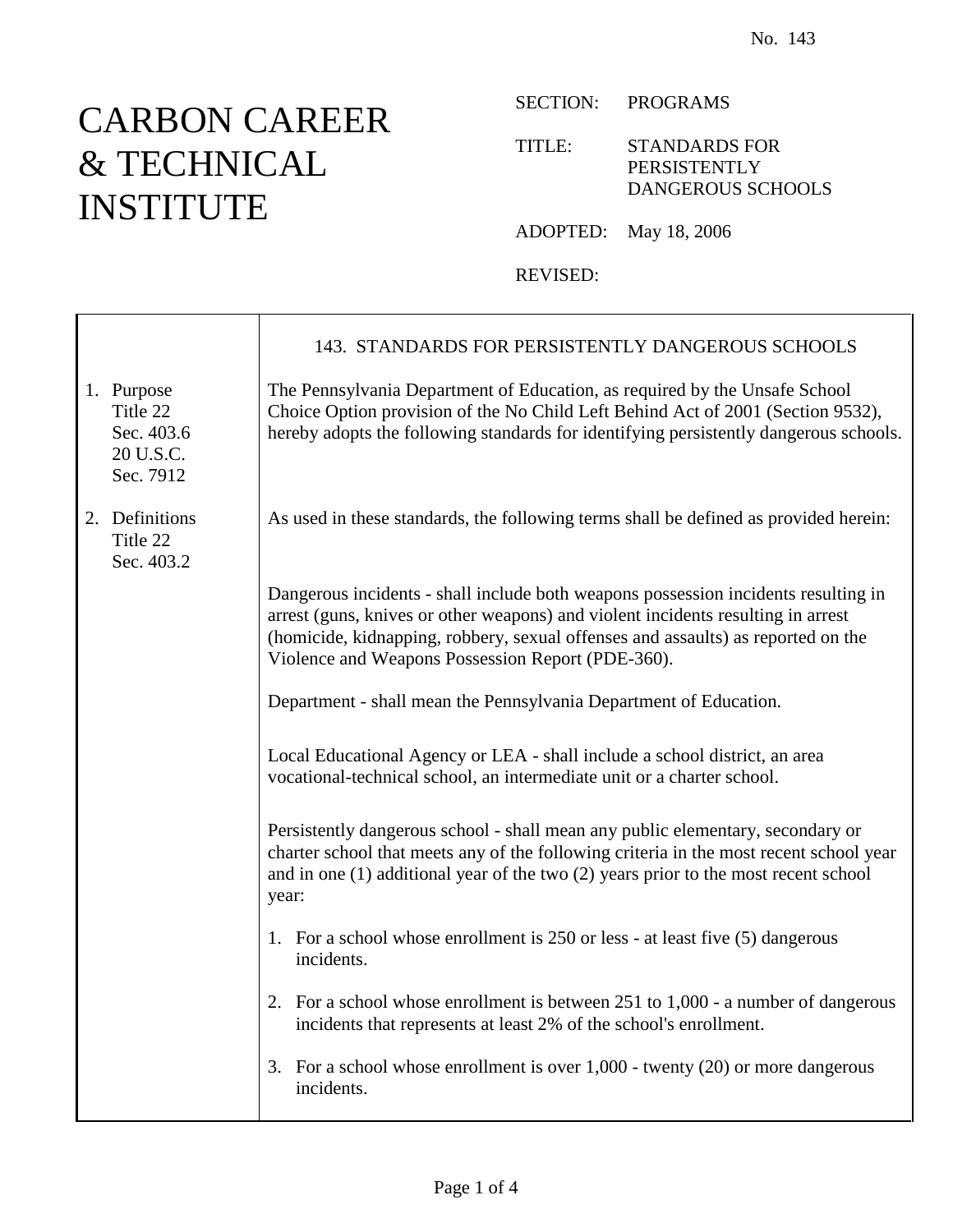## 143. STANDARDS FOR PERSISTENTLY DANGEROUS SCHOOLS - Pg. 2

|                   | Safe public school - shall mean a public school that has not been designated as a<br>persistently dangerous school under these standards or that has had such designation<br>removed by the Department.                                                                                                                                                                                                                                         |
|-------------------|-------------------------------------------------------------------------------------------------------------------------------------------------------------------------------------------------------------------------------------------------------------------------------------------------------------------------------------------------------------------------------------------------------------------------------------------------|
| Guidelines<br>3.  | <b>Student Opportunity To Transfer</b>                                                                                                                                                                                                                                                                                                                                                                                                          |
|                   | 1. Except as provided below, a student who attends a persistently dangerous school<br>must be offered the opportunity to transfer to a safe public school within the<br>LEA, including a charter school.                                                                                                                                                                                                                                        |
|                   | 2. A student who attends a persistently dangerous school may apply to transfer at<br>any time while the school maintains that designation.                                                                                                                                                                                                                                                                                                      |
| 4. Responsibility | Department Of Education's Responsibilities                                                                                                                                                                                                                                                                                                                                                                                                      |
|                   | The Department shall identify those schools that meet or exceed the criteria for a<br>1.<br>persistently dangerous school by analyzing the Annual Report on School<br>Violence and Weapons Possession (PDE-360). In identifying persistently<br>dangerous schools, the Department will use the most recent data available to it<br>from the reporting LEA, and will take all reasonable steps to verify that the data<br>is valid and reliable. |
|                   | 2. After review and verification of PDE-360 data, the Department shall promptly<br>inform an LEA when any of its schools meets the definition of persistently<br>dangerous school.                                                                                                                                                                                                                                                              |
|                   | 3. The Department shall provide technical assistance to the LEA in developing a<br>corrective action plan. The Department shall review proposed corrective action<br>plans submitted by LEAs and shall approve suitable corrective action plans.                                                                                                                                                                                                |
|                   | 4. After approval of the corrective action plan, the Department shall conduct a site<br>visit to each persistently dangerous school to assess the school's progress in<br>implementing the plan. If no significant improvement is observed, the<br>Department may require the LEA to submit a revised corrective action plan for<br>that school.                                                                                                |
|                   | The Department shall reassess a school's designation as persistently dangerous at<br>5.<br>the end of the school year during which its corrective action plan is completed.                                                                                                                                                                                                                                                                     |
|                   | 6. During the reassessment described above, the Department shall remove the<br>designation if the school no longer meets the definition of persistently dangerous<br>school.                                                                                                                                                                                                                                                                    |
|                   |                                                                                                                                                                                                                                                                                                                                                                                                                                                 |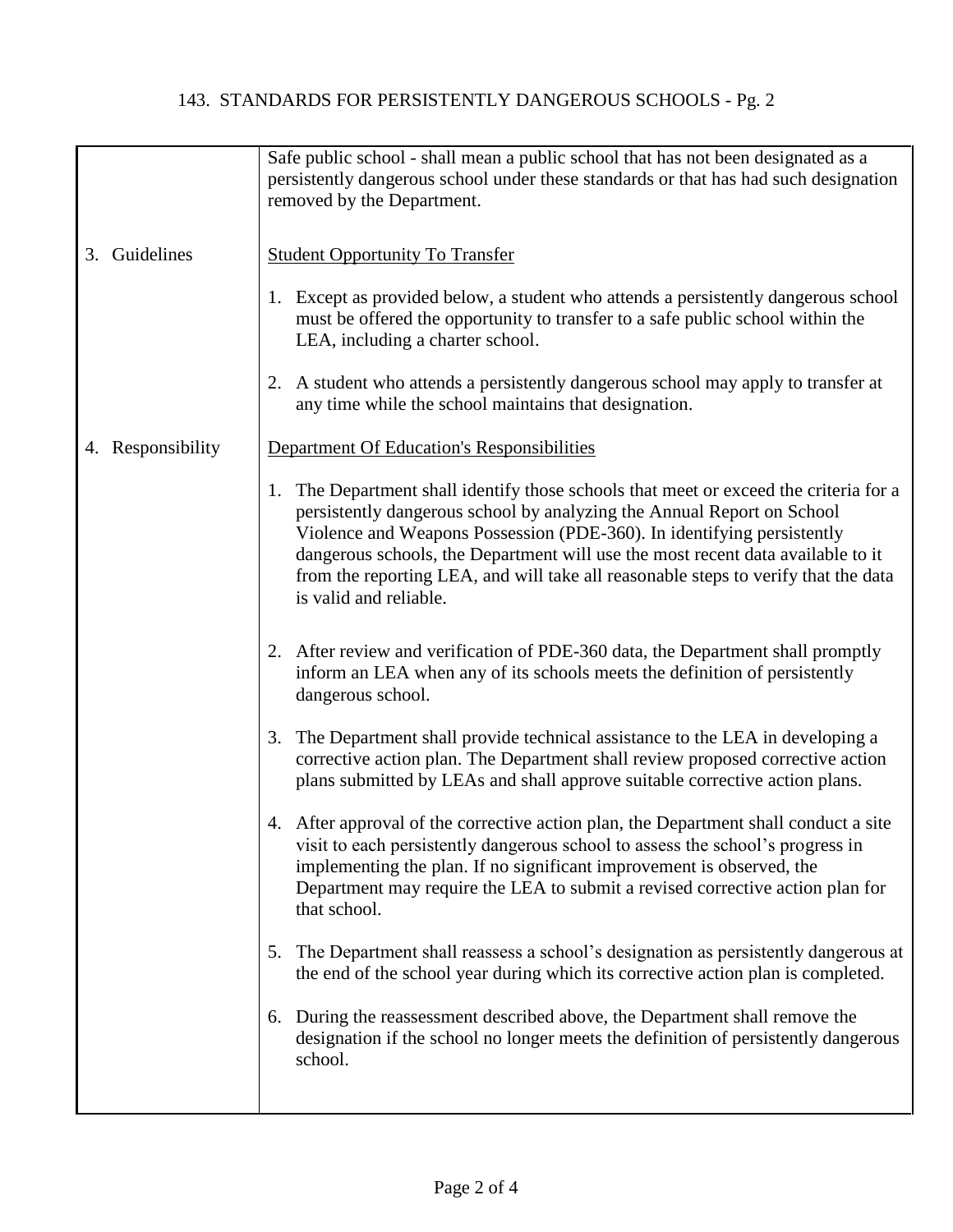## 143. STANDARDS FOR PERSISTENTLY DANGEROUS SCHOOLS - Pg. 3

|           | LEA's Responsibilities                                                                                                                                                                                                                                                                                                                                                                                                                                            |
|-----------|-------------------------------------------------------------------------------------------------------------------------------------------------------------------------------------------------------------------------------------------------------------------------------------------------------------------------------------------------------------------------------------------------------------------------------------------------------------------|
| SC 1303-A | 1. Pursuant to Pennsylvania's Safe Schools Act, Act 26 of 1995, as amended, all<br>school entities as defined by the Act must report to the Department all incidents<br>involving acts of violence; possession of a weapon; or the possession, use, or<br>sale of a controlled substance, alcohol, or tobacco by any person on school<br>property or at school-sponsored events or on school transportation to and from<br>school or school-sponsored activities. |
|           | 2. Within ten (10) school days of receiving notification by the Department, an LEA<br>shall notify the parent or legal guardian of each student who attends the school<br>that the Department has identified the school as persistently dangerous.                                                                                                                                                                                                                |
|           | The LEA shall offer all students who attend the school the opportunity to transfer<br>3.<br>to a safe public school, including a charter school, within the LEA.                                                                                                                                                                                                                                                                                                  |
|           | 4. The notification and offer to transfer shall state that no student is required to<br>transfer to another school.                                                                                                                                                                                                                                                                                                                                               |
|           | 5. Upon receipt of an application to transfer, the LEA shall transfer the student<br>within thirty (30) calendar days.                                                                                                                                                                                                                                                                                                                                            |
|           | 6. When considering a student's request to transfer to another school, the LEA<br>should take into account the particular needs of the student and the parent/<br>guardian.                                                                                                                                                                                                                                                                                       |
|           | 7. To the extent possible, the LEA should allow the student to transfer to a school<br>that is making adequate yearly progress, and one that is not identified as being in<br>school improvement, corrective action, or restructuring.                                                                                                                                                                                                                            |
|           | 8. A charter school only has to accept a student who meets its admission criteria if<br>space is available.                                                                                                                                                                                                                                                                                                                                                       |
|           | 9. If there is not another safe school within the LEA to which students may transfer,<br>the LEA is encouraged, but not required, to establish an agreement with a<br>neighboring LEA to accept the transfer of students.                                                                                                                                                                                                                                         |
|           | 10. The LEA must submit a corrective action plan to the Department within thirty<br>(30) calendar days of receiving notification that a school has been identified as<br>persistently dangerous.                                                                                                                                                                                                                                                                  |
|           |                                                                                                                                                                                                                                                                                                                                                                                                                                                                   |
|           |                                                                                                                                                                                                                                                                                                                                                                                                                                                                   |